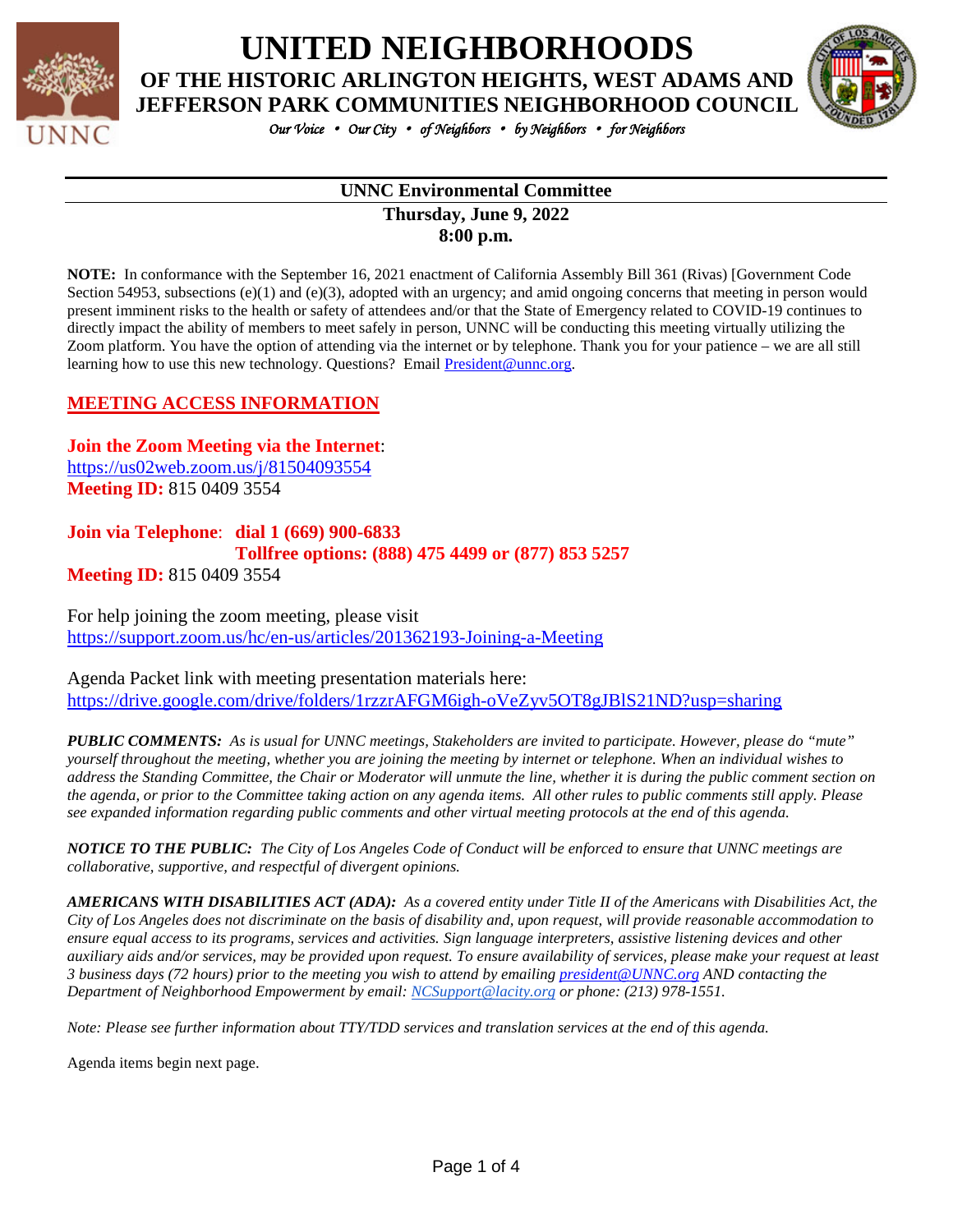

**UNITED NEIGHBORHOODS OF THE HISTORIC ARLINGTON HEIGHTS, WEST ADAMS AND JEFFERSON PARK COMMUNITIES NEIGHBORHOOD COUNCIL**



*Our Voice* • *Our City* • *of Neighbors* • *by Neighbors* • *for Neighbors* 

## **AGENDA**

1). **Determination to continue to hold meetings virtually**: The Board of Neighborhood Commissioners (BONC) and the Department of Neighborhood Empowerment, with guidance from the Los Angeles City Attorney, have established that BONC has the authority to adopt AB 361 Findings Pursuant to Government Code Section 54953(E)(1)(b)-(c) on behalf of the City's neighborhood councils, and to determine that due to the Covid-19 state of emergency, meeting in person would present imminent risks to the health or safety of attendees. This meeting is being conducted virtually pursuant to that directive.

#### 2). **Welcome & Call to Order; Introductions; Review of the Agenda**

3). **Public Comments / Announcements on non-agenda items** (1-2 minutes per speaker)

4). **Follow-up to Home Composting Workshop**: The Garden School Foundation (GSF) and UNNC presented a composting workshop on May 21, 2022 in conjunction with GSF's Community Garden Day. Discussion regarding follow-up actions items. **– DISCUSSION AND POSSIBLE ACTION**

5). **Renters and Sustainability:** What can UNNC do to encourage sustainable practices among households who rent; and their landlords. How do we empower renters? **– DISCUSSION AND POSSIBLE ACTION**

6). **Social Media Posts for UNNC Environmental Committee**: Continued discussion from last month's meeting - To help build awareness of easy sustainability actions UNNC stakeholders themselves can take, the Environmental Committee will discuss some ideas for future website and social media posts, as well as the logistics for creating posts and marketing them. Discussion to including a "news story" regarding composting. – **DISCUSSION AND POSSIBLE ACTION**

**7). Introduction to En-ROADS:** The Climate Interactive organization has introduced En-ROADS, a global climate simulator that allows users to explore the impact of roughly 30 policies—such as electrifying transport, pricing carbon, and improving agricultural practices—on hundreds of factors like energy prices, temperature, air quality, and sea level rise. Review of the website. **-- DISCUSSION**

#### 8). **Follow-up to previous agenda items**. -- **DISCUSSION AND POSSIBLE ACTION**

\* Update/Follow-Up regarding removal of tree cages on Washington Blvd.

### 9). **Review and Approve Prior Meetings' Minutes – DISCUSSION AND ACTION**

#### 10). **Adjourn**

*Time allocations, if any, for agenda items are approximate and may be shortened or lengthened at the discretion of the Chair*

**Future Meetings**: The next scheduled meeting of the UNNC Environmental Committee is Thursday, July 14, 2022 at 8 p.m., subject to cancellation if no agenda items. *(Standing Environmental Committee meetings are held on the 2nd Thursday of every month, currently via Zoom.)*

Comments from the public on agenda items will be heard only when the respective item is being considered. Comments from the public on other matters not appearing on the agenda that are within the Board's or Committee's jurisdiction will be heard during the General Public Comment period. Please note that under the Brown Act, the Board or Committee is prevented from acting on a matter that you bring to its attention during the General Public Comment period; however, the issue raised by a member of the public may become the subject of a future Board or Committee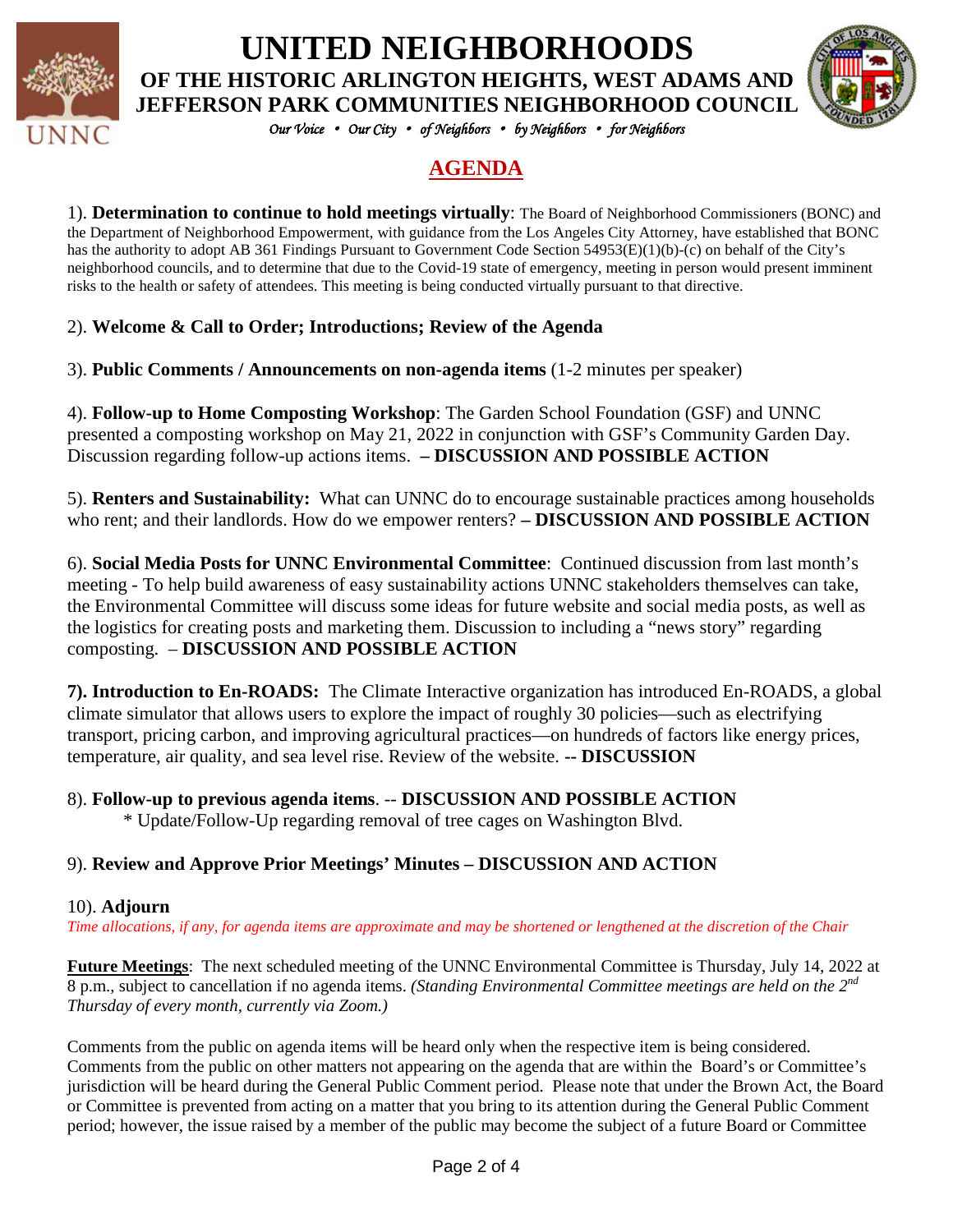

## *Our Voice* • *Our City* • *of Neighbors* • *by Neighbors* • *for Neighbors*  **UNITED NEIGHBORHOODS OF THE HISTORIC ARLINGTON HEIGHTS, WEST ADAMS AND JEFFERSON PARK COMMUNITIES NEIGHBORHOOD COUNCIL**



meeting. Public comment is limited to 1 minute per speaker, unless waived by the presiding officer of the Board or Committee. At this virtual meeting, when prompted by the presiding chair to provide public input, members of the public will be requested to dial \*9 or use the Raise Hand option on the computer, to address any agenda item before the Committee takes an action on an item.

**Further AB 361 Updates**: Public comment cannot be required to be submitted in advance of the meeting, only realtime public comment is required. If there are any broadcasting interruptions that prevent the public from observing or hearing the meeting, the meeting must be recessed or adjourned. If members of the public are unable to provide public comment or be heard due to issues within the Neighborhood Council's control, the meeting must be recessed or adjourned.

The agendas for the UNNC meetings are normally posted for public review at some locations that are currently closed due to the COVID-19 crisis. However, this agenda is posted at the following location: South Seas House, 2301 West 24<sup>th</sup> Street, Los Angeles 90018. The agenda is also posted at the UNNC's official website at [www.UNNC.org.](http://www.unnc.org/)where you can also sign up to be notified of future meetings and events.

Stakeholders may also subscribe to the City of Los Angeles Early Notification System (ENS), through the City's website at [https://www.lacity.org/government/subscribe-agendasnotifications/subscribe-other-meetings-agendas-and](https://www.lacity.org/government/subscribe-agendasnotifications/subscribe-other-meetings-agendas-and-documents)[documents,](https://www.lacity.org/government/subscribe-agendasnotifications/subscribe-other-meetings-agendas-and-documents) to receive notices for UNNC meetings (and other government entities). For more information, you may also contact the President of UNNC, at [president@UNNC.org](mailto:president@UNNC.org) or at 323-731-8686.

**Please note**: All UNNC stakeholders are invited to participate in UNNC Standing Committee meetings. UNNC's Governing Board appoints Committee Chairs and Co-Chairs; these positions are open to all stakeholders. Per UNNC practice and policy, all stakeholders present at a Standing Committee meeting, including members of UNNC's Governing Board, are considered to be members of that committee for the duration of that meeting, and may equally participate, including by making motions and voting. Any action taken at the meeting is only a recommendation to the Governing Board; no Standing Committee may act on behalf of the Governing Board without prior authorization. UNNC's Governing Board members may be in attendance at its Standing Committee meetings as participants or observers. Per the California Open Meetings Act ("The Ralph M. Brown Act"), in accordance with Government Code Chapter 9 / meetings [54950 - 54963], Section 54952 (b), UNNC's Standing Committees are "legislative bodies" for the purposes of this Chapter. In accordance with Section 54952.2. (c) (6), nothing in this section prevents the attendance of a majority of the members of a legislative body at an open, noticed meeting of a standing committee of that body.

#### **Telecommunication Relay Services**

Telephone communication is one of the most important forms of communication in society today. Due to advancements in technology, telephone devices have evolved with new services and capabilities. Individuals who are deaf and hard of hearing, and individuals with a speech disability are following these trends and are rapidly migrating to more advanced telecommunications methods, both for peer-to-peer and third-party telecommunications relay service (TRS) communications. Telecommunications Relay Service is a telephone service that allows persons with hearing or speech disabilities to place and receive telephone calls. TRS is available in all 50 states, the District of Columbia, Puerto Rico and the U.S. territories for local and/or long distance calls. TRS providers – generally telephone companies - are compensated for the costs of providing TRS from either a state or a federal fund. There is no cost to the TRS user. What forms of TRS are available? There are several forms of TRS, depending on the particular needs of the user and the equipment available: TRS includes: Text to Voice TIY-Based TRS; Speech-to-Speech Relay Service; Shared Non-English Language Relay Service; Captioned Telephone Relay Service; Internet Protocol Relay Service; and Video Relay Service.